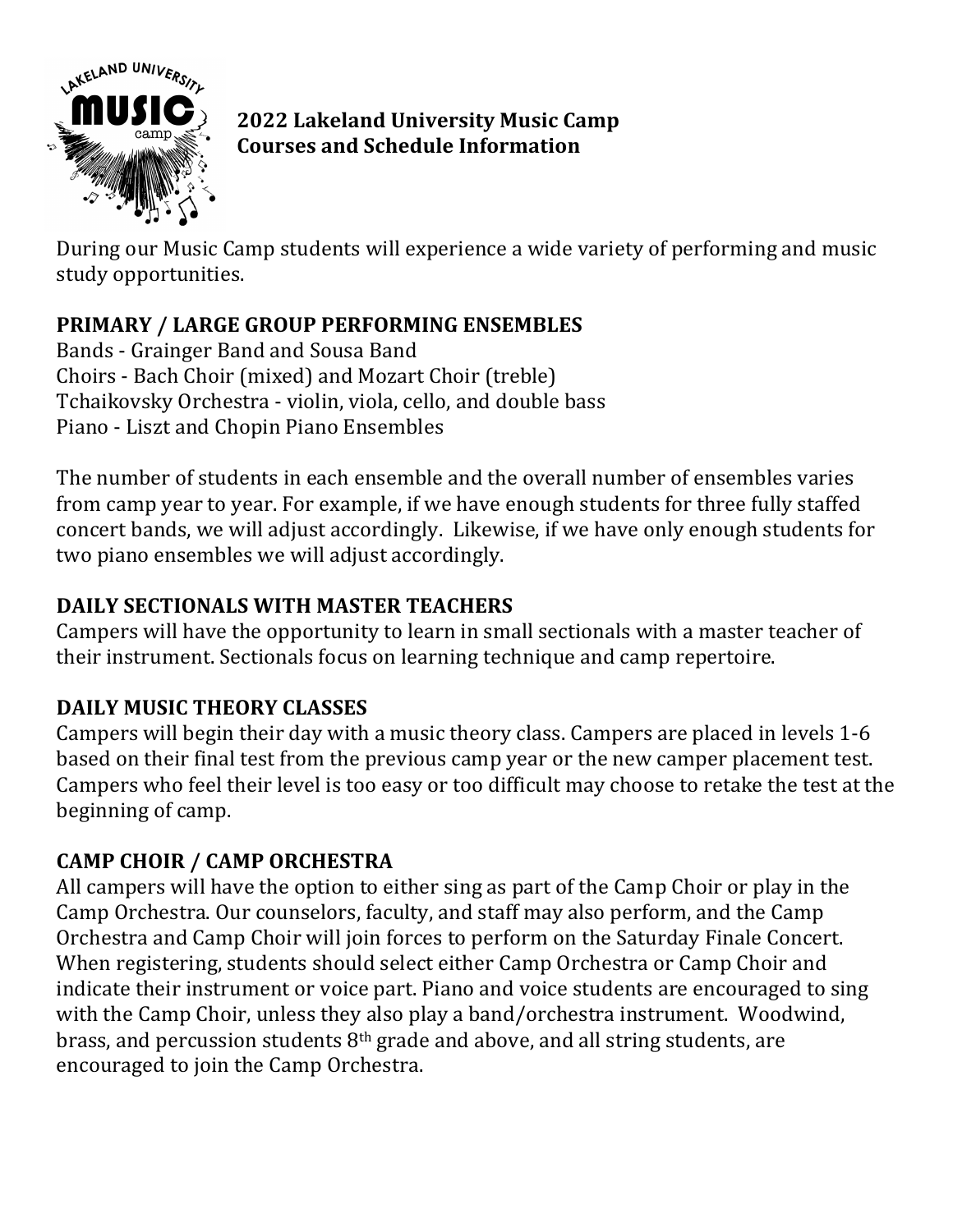### **ELECTIVE COURSES**

Campers choose from a variety of music and related music electives. During registration, students are asked to select 4 electives and rank them in preference order 1 to 4. Campers are asked to select 2 electives that are classroom options (these are marked with a  $*$ ).

**Elective Descriptions:** 

Advanced Handbells - This is for campers who have some experience on handbells. You will play music from the masters, to new pieces, to even contemporary music. Beginning Finale Composition<sup>\*</sup> – For students who have never used music notation

software before, you can learn the fundamentals of this versatile program in one week with instruction in our Music Computer Lab. Students are required to bring their own headphones and earbuds.

Beginning Handbells<sup>\*</sup> - This is for those campers who have never experienced handbells. You will learn about the instrument and how to work together as a team to produce exceptional sounds. No experience is necessary.

<u>Beginning Piano\*</u> – Learn to play piano and study the basics of reading the grand staff; learn new melodies and how to accompany tunes you already know.

Brass Choir - If you play trumpet, horn, trombone, euphonium, or tuba, you will enjoy playing music specifically written for brass.

Bucket Brigade - An introduction to percussion by using various kinds of buckets. You will learn about ensemble playing and improvisation while exploring the many sounds buckets can make. For any camper, no percussion experience needed.

Cartoon Music – A music appreciation class exploring classical music and major composers through animated film and television excerpts.

Clarinet Choir – Perform exclusively with other clarinet-playing campers! Learn to develop sight-reading skills on classical and pop music and play the "colorful" clarinets: Eflat Soprano, Alto and Bass, and maybe a few more!

Classical Improvisation\*  $-$  Create classical music as you go and learn to expand your creative instincts, whatever your instrument or voice part. Don't worry if you have never improvised before—that makes you a perfect candidate for the class.

Comedy Improvisation\* – Remember the TV show, "Whose Line is it Anyway?" Learn comedic improvisation and great ideas for thinking on your feet!

Conducting<sup>\*</sup> – You will learn basic conducting techniques, score reading, and how to feel a little like your band, choir, or orchestra teacher.

Vocal Jazz Ensemble - Learn vocal techniques used in the singing of jazz: inflection, style, and scat singing. 8-12 campers will be selected during Sunday auditions for this performing group. Campers not selected will be placed in one of their other elective choices.

Dance<sup>\*</sup> – If you like to move to music, you'll love dance. From beginners to experts, our choreographers will give you instruction on strength, poise, flexibility, balance, rhythm, and coordination. Different styles of dance will be explored, but the emphasis will be on dance of musical theatre.

Flute Choir – Join other camp flutists in one ensemble playing great music just for flute!